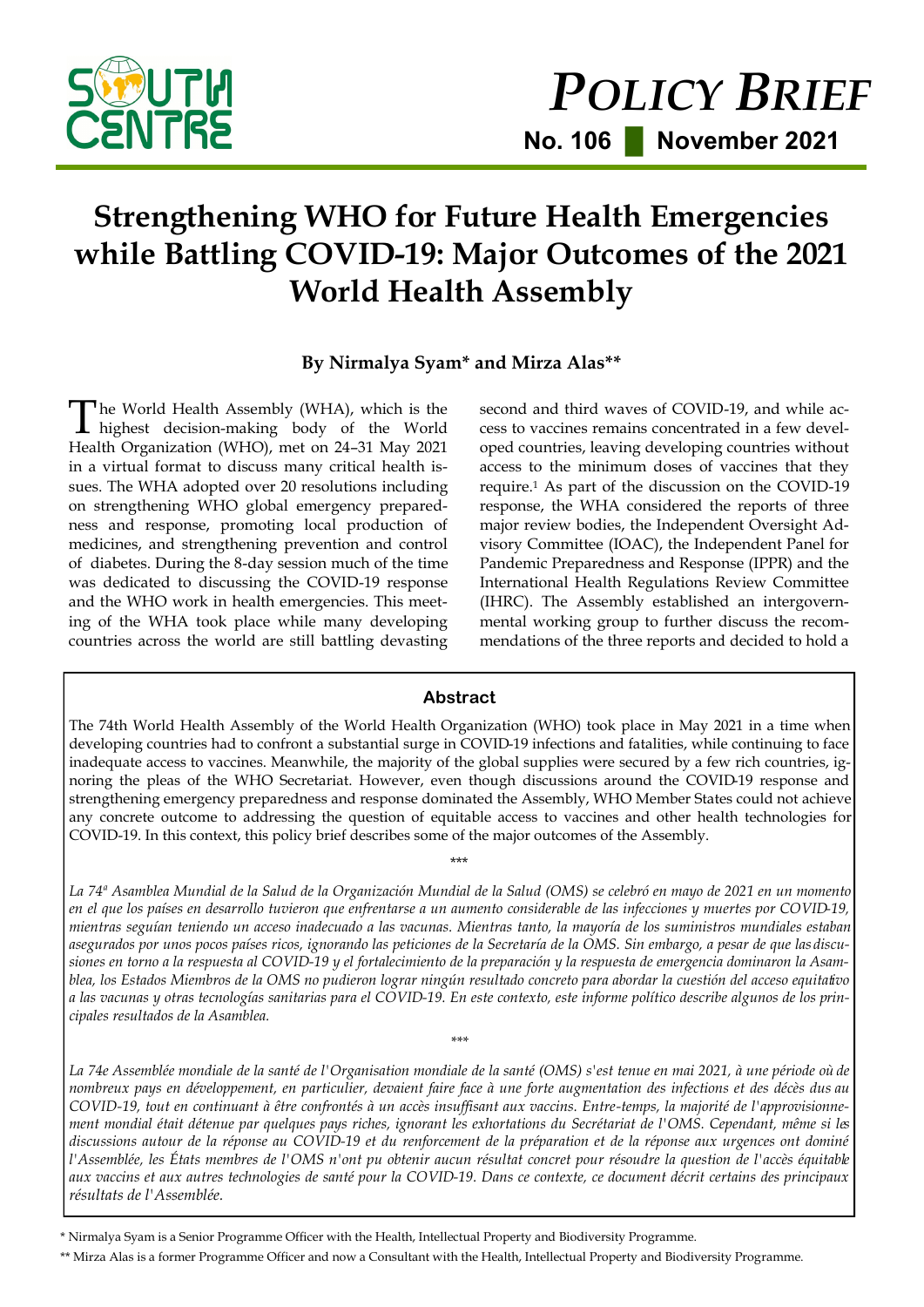special session of the WHA in November 2021 to consider developing a WHO convention, agreement or other international instrument on pandemic preparedness and response.<sup>2</sup>

## **COVID-19 Response**

The WHA took note of a report<sup>3</sup> provided by the WHO Secretariat on the implementation of **resolution WHA73.1 (2020) on the COVID-19 response,<sup>4</sup>** which was adopted by the Assembly in its annual session in May 2020. The following are some of the highlights of the report:

- 176 countries have developed national COVID-19 preparedness and response plans
- Launch of an M&E framework for Strategic Preparedness and Response Plan
- Coordination with regional and country offices
- Substantial operational and technical support to countries through Global Outbreak Alert and Response Network (laboratory capacity, epidemiology, infection prevention and control, case management, contact tracing)
- WHO has published a number of technical guidelines, advisories, etc. Research activities ongoing such as the Solidarity Trial.
- Supply chains for PPEs, diagnostics and clinical care have improved but remain vulnerable, and will require continued coordination to ensure acquisition, equitable allocation and transport.
- Communication and information sharing activities
- Support to member States to assess their readiness to deploy new vaccines, diagnostics and therapeutics as they become available. WHO and UNICEF have published a Guidance on National Deployment and Vaccination Planning to help countries develop their plans for introduction of COVID-19 vaccines.

However, in spite of the progress noted in the report, the global response to the COVID-19 pandemic is falling short for lack of global solidarity, despite good efforts by WHO to support a coordinated, global response and provide necessary policy and normative guidance. The accelerated R&D efforts for vaccines has not been supported with a subsequent mechanism for ensuring equitable and timely access to priority populations in all countries. Indeed, most wealthy countries have made bilateral agreements with vaccine producers, consequently constraining the ability of the COVAX facility that was established in partnership with the WHO and Gavi—the Vaccine Alliance, for procurement and distribution of vaccines globally, to operate effectively. As a result, developing countries are facing enormous challenges and delays in accessing vaccine doses.

### **Review of ongoing work on the COVID-19 Response**

During the assembly three committees presented their review of the COVID-19 response: the Independent Oversight Advisory Committee (IOAC) of the WHO Health Emergencies Programme,<sup>5</sup> and the International Health Regulations Review Committee (IHRC)<sup>6</sup> and the Independent Panel for Pandemic Preparedness and Response (IPPR).<sup>7</sup>

#### **Report of IOAC**

The IOAC has the mandate to review the performance of the Health Emergencies programme, provide guidance to the programme, advise the Director-General on related issues, and report its findings to the WHO Governing Bodies. The WHO Health Emergencies Programme was launched on 1 July 2016 to lead health emergency management while still maintaining its technical and normative functions. The Assembly took note of the ninth report of the IOAC which reviewed the work of the emergencies programme for the period of May 2020 to April 2021, and included an update to its interim report on the WHO response to COVID-19, and the four-year review of the programme that was submitted to the renewed 73rd session of the Assembly in November 2020. Some of the findings of the report informed that 1) the COVID-19 pandemic has revealed that the emergencies programme is inadequately equipped to deal with a global pandemic while simultaneously responding to other emergencies; 2) the ACT Accelerator has struggled with shortfalls of political will and global solidarity, limited production capacity of vaccines and insufficient financial investment (while presenting the report to the Assembly the co-chair of the IOAC commented on the chronic financial constraints that WHO faces particularly in the emergency response program and called for an increase of assessed contributions), 3) global vaccine production capacity should be expanded to meet global need and to allow for equitable distribution; 4) further efforts are needed to leverage existing systems and networks such as the R&D Blueprint and the Global Influenza Surveillance and Response System (GISRS), building on the success of open access to genomic data of influenza and coronaviruses, and to strengthen linkages with the animal sector such as the World Organisation for Animal Health and other One Health partners; and 5) the proposed pandemic treaty should support member States to comply with International Health Regulations (2005) provisions; build national, regional and global resilience for pandemic responses; mobilize financial resources collectively; and ensure universal access to diagnostics, treatments and vaccines for future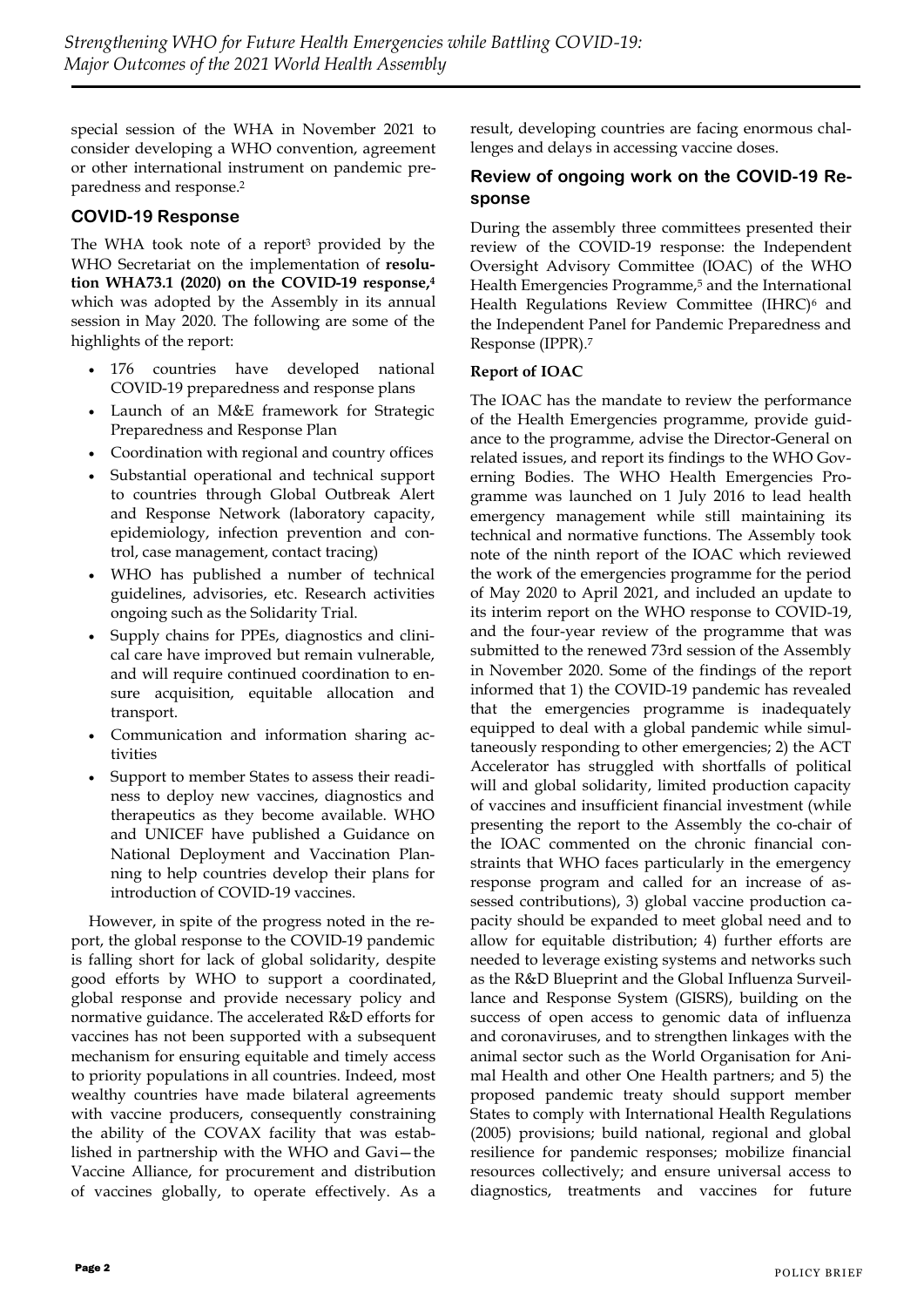pandemics based on the principles of solidarity, equity, accountability and transparency.

#### **Report of IHRC**

IHRC was convened by the WHO Director-General on 8 September 2020, pursuant to resolution WHA73.1 (2020), in line with Article 50 of the International Health Regulations (IHR).<sup>8</sup> The Committee's mandate was to review the functioning of the IHR during the COVID-19 response, with reference to IHR provisions. The Review Committee conducted its work from September 2020 to April 2021 and submitted its report in May 2021. The report addressed three critical areas of global health emergency preparedness and response: 1) compliance with IHR and empowerment for the same; 2) early alert, notification and response; and 3) financing and political commitment for IHR implementation. The report advanced 40 recommendations across different areas. Among the recommendations there is a recognition of the need for WHO to continue working with States Parties to strengthen their capacities particularly for emergency preparedness, surveillance and response and the overall strengthening of health systems and public health functions so that they are resilient during pandemics and other health emergencies. Guidance and technical support will be needed for IHR core capacities and development of national plans for emergency preparedness, surveillance and response. The IHRC Chair observed while presenting the report to the Assembly that many countries do not have the capacity to give timely warnings and that sufficient levels of preparedness cannot be realized unless there are political and financial commitments.

The report also recommended WHO to develop options to strengthen, and where appropriate, build global genomic sequencing infrastructure with a view to maximizing this critical technology as a component of future pandemic preparedness and response. The report also recommends expanding capacities related to One Health and research on emerging zoonotic diseases. Furthermore, the report states that "States Parties should consider the benefits of developing a global convention on pandemic preparedness and response in support of IHR implementation. Such a convention may include provisions for preparedness, readiness and response during a pandemic that are not addressed by the IHR, such as for example, strategies for the rapid and timely sharing of pathogens, specimens and genome sequence information for surveillance and the public health response, including for the development of effective countermeasures; provision for equitable access globally to benefits arising from sharing the above; and provisions for rapid deployment of a WHO team for early investigation and response, for

maintaining the global supply chain, as well as for prevention and management of zoonotic risks as part of a One Health approach." The IHRC chair also mentioned during the Assembly that the recommendation of a possible legal instrument that includes the rapid sharing of pathogens should also include equitable access to vaccines, diagnostics, equipment, etc. and include provisions for zoonotic pathogens aligned with the One Health approach.

#### **Report of IPPR**

The Independent Panel for Pandemic Preparedness and Response (IPPR) was established by the WHO Director-General pursuant to the World Health Assembly Resolution 73.1. The mission of the independent panel was to provide an evidence-based path for the future, grounded in lessons of the present and the past to ensure that countries and global institutions, including specifically WHO, effectively address health threats.

Presenting the IPPR report,<sup>9</sup> the Co-chairs of the IPPR warned against a two-tier world of vaccinated people and people who are not, and called for urgently redistributing vaccines more equitably. They also called for strengthening WHO independence through the provision of unearmarked resources. IPPR also called for removing the barriers to manufacturing scale up by sharing intellectual property and transferring knowledge and technology, and by fully funding ACT-A. With regard to ACT-A, the IPPR also recommended its transformation from a market-based model for vaccines, diagnostics and therapeutics into a model aimed at delivering global public goods.

IPPR also stressed that WHO should remain the lead organization for health in the international system, while acknowledging that it has not been given sufficient authority or resources to undertake its task fully. IPPR recommended that WHO should focus on normative, policy, and technical guidance, including building capacity for pandemic preparedness and response. IPPR also recommended that WHO should be provided financial independence through the provision of only unearmarked resources, strengthening the authority and independence of the Director-General and the capacity of country offices.

IPPR also recommended establishing a Global Health Threats Council constituted at the head of State or government level to ensure political commitment to pandemic preparedness on an ongoing basis and promote maximum coordination and collective action across the international system, monitor progress towards goals and targets set by WHO, hold actors accountable, and guide allocation of resources from a new financial facility. This new financial facility was also proposed by IPPR to provide reliable, long-term, annual financing for preparedness, and deliver rapid surge financing for early stages of response, and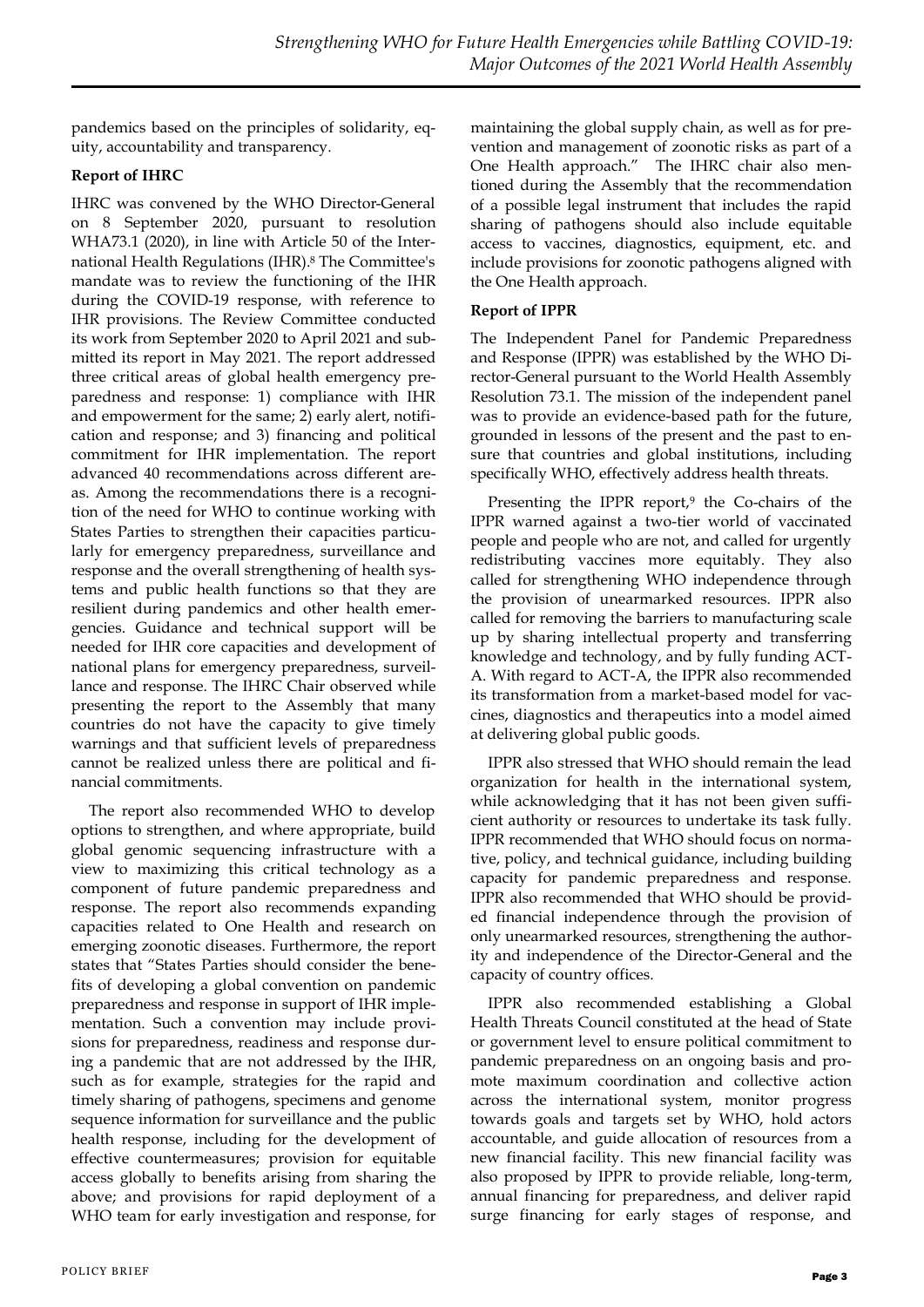support activities such as surveillance, genomic sequencing capacity building, and diagnostic and therapeutic investments. IPPR also stressed that adequate capacities, organization and financing for pandemic preparedness must be put in place at the national and sub-national levels. IPPR also recommended the convening of a special session of the UN General Assembly for adoption of a political declaration by heads of States and governments laying down a roadmap for transformation of the present international system for pandemic preparedness and response.

Furthermore, IPPR recommended a revamped global surveillance and alert system that will empower WHO to report on and investigate threats without delays or awaiting Member State approval.

IPPR also supported the negotiation of a Pandemic Framework Convention under Article 19 of the WHO Constitution to address gaps in the current legal framework, clarify responsibilities between States and international organizations, and reinforce legal obligations and norms.

Many countries acknowledged the importance of the recommendations of the three reports and the need to increase preparedness and response as well as increase access to vaccines. They also stressed the need to analyze the recommendations and to investigate how to strengthen some aspects of the International Health Regulations. Some countries expressed concerns with the requested speed of implementation of some of the normative recommendations given that the pandemic is not under control and cautioned that this could hinder their ability to meaningfully engage in a norm-setting process.

### **Resolution on Strengthening WHO Global Emergency Preparedness and Response**

The World Health Assembly (WHA) adopted a resolution titled "Strengthening WHO preparedness for and response to health emergencies."<sup>10</sup> The resolution addresses several issues related to preparedness and response to pandemics including strengthening health systems, sharing of information, guidance for the implementation of the International Heath Regulations among many others.

The resolution established a Member States Working Group on Strengthening WHO preparedness and response to health emergencies, which is open to all Member States. The mandate of the working group is "to consider the findings and recommendations of the Independent Panel for Pandemic Preparedness and Response, the IHR Review Committee and the Independent Oversight and Advisory Committee for the WHO Health Emergencies Programme.11

The working group is mandated to submit a report with proposed actions to the WHA in 2022. The resolution also asks the WHO Director-General to strengthen cooperation with FAO, OIE and UNEP for a One Health strategy,<sup>12</sup> to support the efforts of the Working Group on Sustainable Financing,<sup>13</sup> and to provide guidance in different areas related to pandemic response.

This resolution was the outcome of long negotiations that took place over several months before the WHA. Even though it provides a long list of issues to be addressed it remains unclear how current issues related to inequitable access to vaccines and other health products would be tackled under this resolution. There was an overall recognition from countries that critical areas for strengthening preparedness and response include increasing laboratory capacity for testing, resilience of national health systems, technical cooperation, and transfer of technology for increasing access to vaccines. There were also many calls made on ensuring appropriate financing for WHO.

Countries pointed out current challenges related to the COVID-19 response. For example, Côte d'Ivoire, on behalf of the 47 African countries (AFRO region), expressed the concern that the entire region has received less than 2 per cent of the vaccines in the world and called for increased access to vaccines against COVID-19. They also stressed that COVID-19 is an opportunity to strengthen health systems and hoped that this will be supported. Indonesia, speaking on behalf of the Association of Southeast Asian Nations (ASEAN), stressed the importance of supporting initiatives for the local production of vaccines, increasing manufacturing capacity and technology transfer. Other developing countries also emphasized the need to increase technology transfer and voluntary licenses to help increase vaccine equity and called for the support of the proposal of the WTO TRIPS waiver.<sup>14</sup> There were also calls for countries to donate their surplus vaccines and to increase contributions to COVAX.<sup>15</sup>

The United States emphasized the important efforts made by the WHO and the need to find multilateral solutions and global collaboration. They also expressed support for the ACT-Accelerator<sup>16</sup> and COVAX including the announcement of donations to COVAX. The European Union on similar lines spoke about possible donations of vaccines for COVAX and welcomed the initiatives to strengthen one health and continue to investigate the origins of the coronavirus.

Even though the adopted resolution recognizes multiple critical issues that will need to be strengthened, the response to health emergencies, the demand of developing countries to address the current inequities related to access to COVID-19 vaccines, while acknowledged, were not adequately addressed in the resolution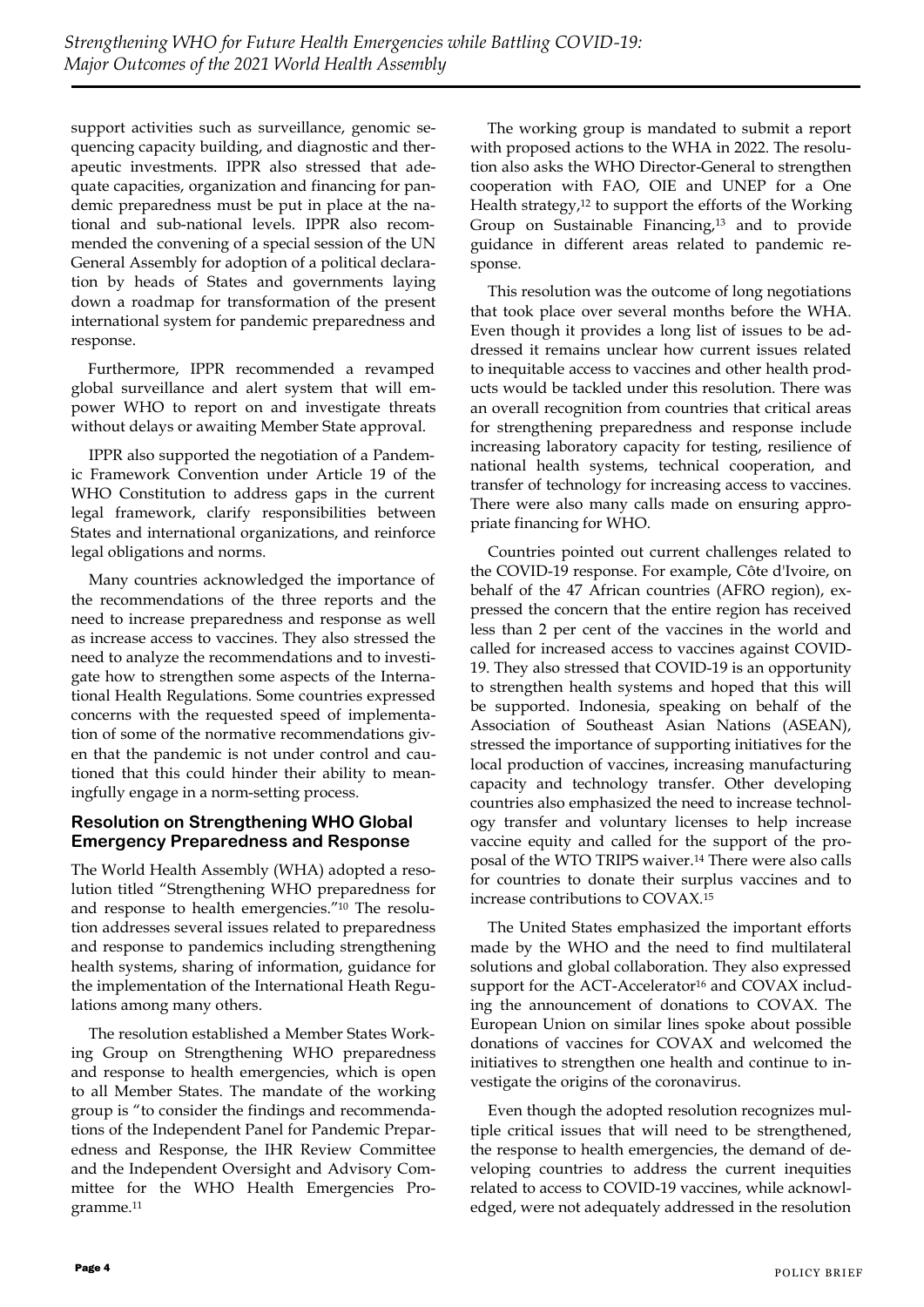#### **Development of an International Instrument on Pandemic Preparedness and Response**

On 30 March 2021, the President of the European Council Charles Michel and the Director-General of WHO Tedros Adhanom Ghebreyesus held a joint press conference calling for an international treaty on pandemics.<sup>17</sup> This was followed by a call of 24 Heads of States to support a treaty to protect States from pandemics.<sup>18</sup> Following these announcements and in preparation for the WHA, Member States of WHO held several rounds of negotiations to propose a decision text regarding an international instrument on pandemic preparedness and response. In the lead up to the Assembly there were diverging views among countries on whether a treaty was necessary and if it would really provide the help needed particularly by developing countries to address the ongoing COVID-19 crisis, including starting treaty negotiations while many countries continue battling current outbreaks and face a lack of access to vaccines.19 Some member States were also concerned about the time frame proposed to finalize the treaty and sought clarity on what elements would it cover.

In the end an agreement was reached, and a decision was adopted by the Assembly to hold a "Special session of the World Health Assembly to consider developing a WHO convention, agreement or other international instrument on pandemic preparedness and response."<sup>20</sup> The decision requests the "[m]ember States Working Group on Strengthening WHO Preparedness and Response to Health Emergencies to prioritize the assessment of the benefits of developing a WHO convention, agreement or other international instrument on pandemic preparedness and response" and the Director-General "to convene a special session of the World Health Assembly in November 2021, and to include on the agenda of the special session only one item dedicated to considering the benefits of developing a WHO convention, agreement or other international instrument on pandemic preparedness and response with a view towards the establishment of an intergovernmental process." The special session of the World Health Assembly will be held from 29 November 2021 to 1 December 2021 at the WHO headquarters.

As Member States begin the process of considering the benefits of developing a convention or agreement, it will be vital that there is clarity from the outset on the elements and areas that will be the subject of negotiation.<sup>21</sup> The first step should be to identify the aspects of pandemic preparedness and response that the current crisis has revealed are not working and determine how to build up on the existing instruments, notably the International Health Regulations (IHR).

Negotiation of any treaty would require careful deliberation and attention not only in terms of issues that should be addressed, but also minute reflection of the textual language on each provision. It would also require coordination between different ministries of governments to inform the treaty making process with a comprehensive governmental approach. In the middle of a pandemic this may be very challenging for countries that have to overcome infections and fatalities alongside limited vaccine availability.

A recent editorial has noted that "it is still not clear whether the idea [treaty] has the support of a majority of nations, and it is being debated whether now is the time to be discussing a future pandemic, when so much remains to be done to end the current one."<sup>22</sup> This is something that the working group and the special session in November 2021 will need to take into consideration.

## **Antimicrobial Resistance**

The Assembly noted the report presented by the WHO Secretariat on the progress achieved on implementing resolution WHA72.5 and resolution WHA68.7 (2015) on antimicrobial resistance (AMR). An important area highlighted is that the multi-partner trust fund has made some financing available for developing countries, though it is insufficient. Mobilization of funding continues to be a challenge for implementation of National Action Plans (NAPs). Hanan Balkhy, the Assistant Director-General for AMR noted that only 15 per cent of national plans are currently funded, which shows the inadequacy of funds in this area.

During the Assembly, one country announced new funding of 4 million euros for the multi-partner trust fund to help implement NAPs. The fund has approximately 14 million dollars and seven developing countries are currently being supported by the fund,<sup>23</sup> but to address AMR adequately more will need to be mobilized to provide support to developing countries.

Statements delivered by developing countries during the WHA coincided in the call for prioritizing implementation of national action plans with a One Health focus. Many countries recognized that they face challenges for implementation such as inadequate financing, infrastructure and technical capacities. They also mentioned the need to remove obstacles to ensure equitable access to diagnostics, vaccines, and treatments. Some countries also called for appropriate monitoring and evaluation of progress. Other developing countries noted the importance of continuing support to current measures to address COVID-19 that can help in tackling AMR. Some of these measures include incorporating AMR in pandemic preparedness and response and continuing to support infection prevention and control measures. There is also a need to increase research and development efforts and local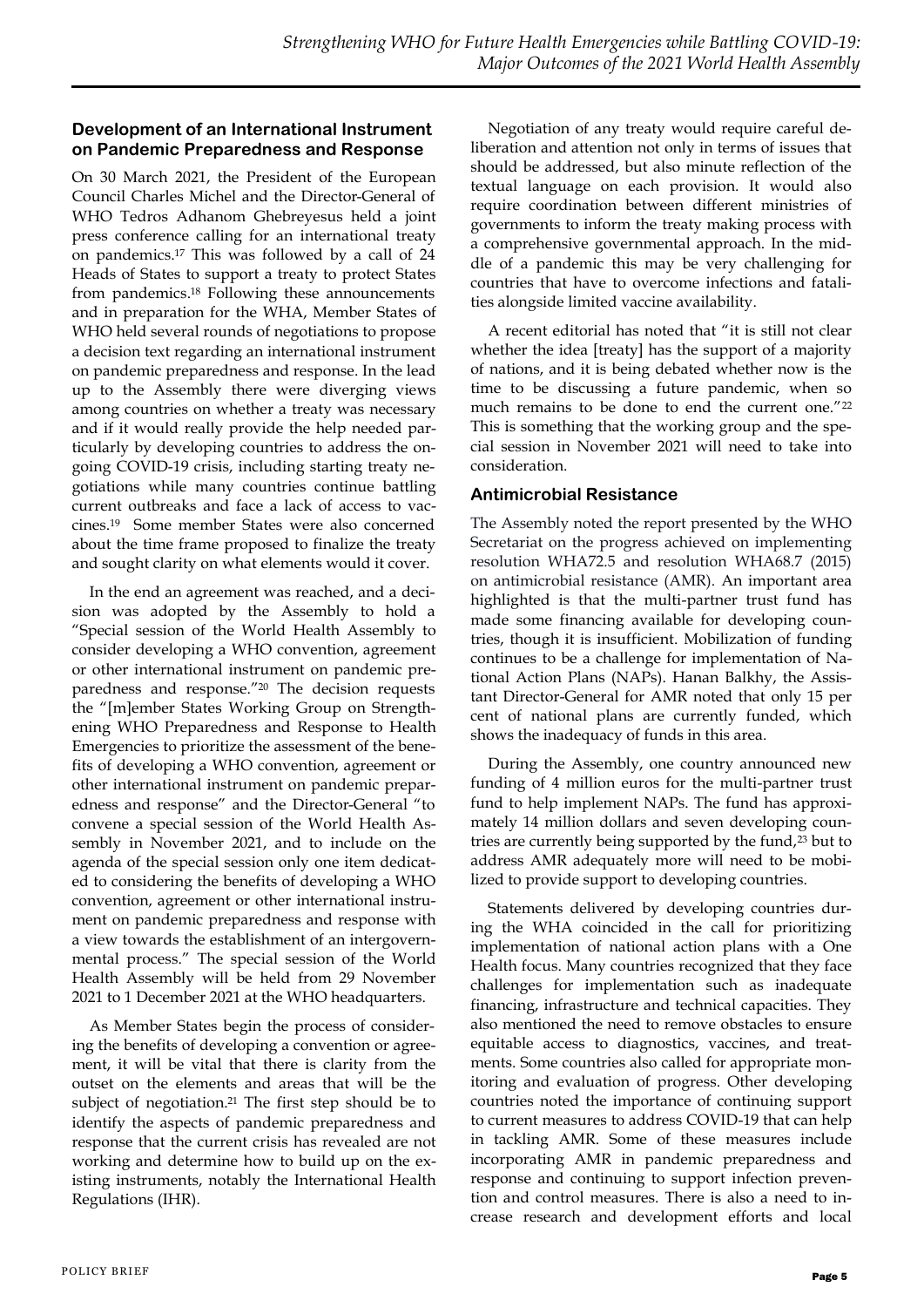manufacturing that could help in expanding access to antimicrobials.

## **Prevention and Control of Diabetes**

The Assembly adopted a resolution on "Reducing the burden of noncommunicable diseases through strengthening prevention and control of diabetes." The resolution highlights the increasing numbers of diabetes patients worldwide and the need for more preventive strategies that include the social and environmental determinants of health. The resolution also point out "that insulin is an essential life-saving medicine, but deeply concerned that despite being discovered 100 years ago in 1921, globally about half of the people in need of insulin have no or irregular access, with unacceptable inequities between and within countries." In many cases issues of affordability are also an impediment to access appropriate treatment.

One of the key asks of the resolution is for WHO "to continue to analyze the availability of data on inputs throughout the value chain, including data on clinical trials and price information, with a view to assessing the feasibility and potential value of establishing a web-based tool to share information relevant to the transparency of markets for diabetes medicines, including insulin, oral hypoglycemic agents and related health products, including information on investments, incentives, and subsidies."<sup>24</sup> This request to the WHO to monitor data, including price information, could potentially help countries in procuring insulin at lower prices. However, more concrete strategies and assistance will be needed to help countries design policies to ensure affordable access to insulin, including to deal with patents that may still be in force on different forms thereof.<sup>25</sup>

## **Financing WHO**

The program budget for 2022–2023 was adopted at the 74th WHA. In the resolution adopting the budget the Director-General has been requested to submit a revised budget to the 75th WHA in 2022 to incorporate any changes that may arise from the ongoing response to COVID-19 and in the light of the findings of the independent reviews and the recommendations from the Working Group on Sustainable Financing.

The Working Group on Sustainable Financing was established by the Executive Board in decision EB148(12) with the purpose of enabling WHO to have a robust structure and the capacity to fulfil its core functions. The working group has also been tasked with " (a) to develop a high-level, systemic approach to identify the essential functions of WHO that should be funded in a sustainable manner; (b) to

assess the level of costing of the essential functions identified in (a); (c) identify and recommend the appropriate sources for their funding and options to improve sustainable financing and alignment in support of the essential functions, including possibilities for costsaving and efficiencies; and (d) undertake any additional work, as appropriate, to enable sustainable financing."<sup>26</sup>

The Group held two meetings prior to the WHA and will continue its work with the aim of reporting on its recommendations at the next Assembly. The issue of ensuring sustainable financing for WHO has been a critical issue for many years. During this WHA there was a broad recognition that WHO needs adequate financing to be able to effectively play its role in global health governance. The organization continues to struggle with the high percentage of funding that comes from voluntary contributions and is earmarked for specific activities, which lessens the flexibility for the Secretariat to allocate funding to other critical areas.

Many countries called on donors to provide more flexible funding and less earmarked funds and supported the idea of increasing assessed contributions though no specific proposal was provided on this last point. There were also mention of the need for WHO to be independent from donors and to be cautious of possible conflicts of interest that may interfere with the normative functions of WHO when engaging with private funds. The next sessions of the Working Group on Sustainable Financing will need to take these issues into consideration.

### **Global strategy and plan of action on public health, innovation and intellectual property**

Advancing the implementation of the [Global strategy](https://www.who.int/phi/publications/Global_Strategy_Plan_Action.pdf?ua=1)  [and plan of action on public health, innovation and](https://www.who.int/phi/publications/Global_Strategy_Plan_Action.pdf?ua=1)  [intellectual property \(GSP-PHI\)](https://www.who.int/phi/publications/Global_Strategy_Plan_Action.pdf?ua=1) is a critical issue for the WHO Member States, particularly in the context of promoting timely and affordable access to medicines, vaccines and diagnostics including for COVID-19.<sup>27</sup> This is an important agreed framework with a plan of action to be undertaken by the WHO Secretariat, Member States and other stakeholders. To date, unfortunately very little progress has been made in implementing the GSP-PHI.

Under this agenda item the WHA adopted a resolution on strengthening local production of medicines and other health technologies rightly linking the need to increase capacity for local production with the potential to improve access to medical products, which is a major concern for the COVID-19 pandemic. However, negotiations prior to the WHA left unresolved issues relating to intellectual property and technology transfer.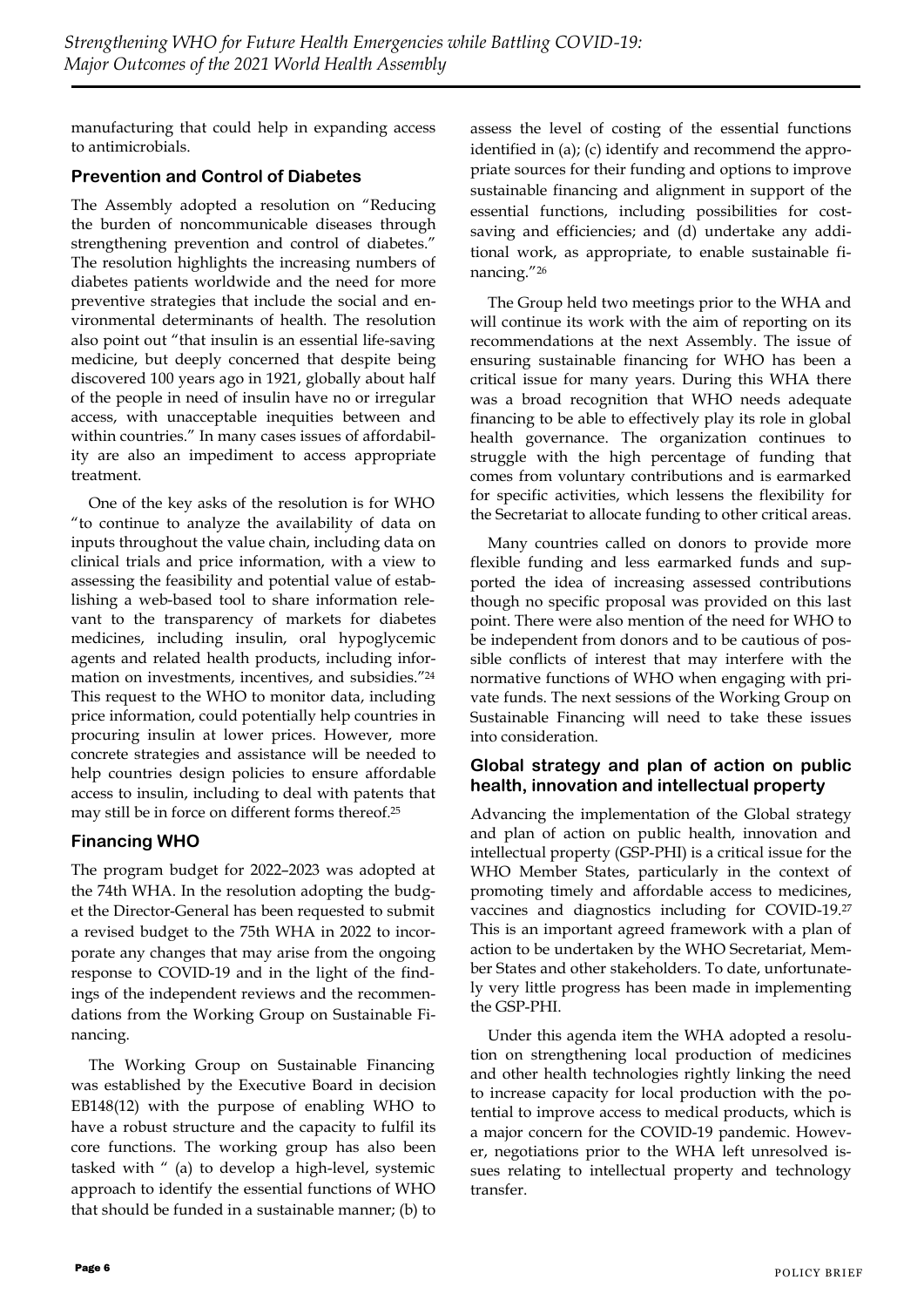The resolution recognizes that "some countries face problems in accessing medicines, vaccines and other essential health technologies due to factors such as low manufacturing capacity and high prices, among others, and that such problems can be exacerbated in times of public health emergencies and/or overwhelming demand, such as during the COVID-19 pandemic."<sup>28</sup> Therefore, increasing capacity for local manufacturing could help remedy some of these issues.

The resolution specifically requests WHO to provide leadership and direction to promote strategies for sustainable local production of medicines and other health technologies. WHO is also asked to provide technical support to help countries implement national polices and to foster research, manufacturing, creating an enabling environment and to build capacity on these areas. Furthermore, capacity will also be needed to ensure quality assurance and for regulatory approval of these medical products. Developing countries, in particular, will need support for creating research and development capacities, access to technology through technology transfer agreements and mechanisms for market intelligence.

The current pandemic has showed the vulnerabilities of the supply chain for health technologies and the importance of creating capacities in developing countries to respond to emergencies but also to strengthen their health systems. Expanding local production could help countries not only for the pandemic but also to address other health issues, while contributing to their industrialization. Implementation of this resolution would be a critical area for developing countries.

### **The public health implications of implementation of the Nagoya Protocol**

The WHO Secretariat submitted a report at the 2019 World Health Assembly seeking a broad mandate for the Secretariat to explore possible options for pathogen access and benefit-sharing. The options proposed to be explored included codes of conduct, guidelines, best practices and global multilateral mechanisms for access to pathogens and benefitsharing.<sup>29</sup> However, many developing countries expressed concerns at this proposal and instead requested the Secretariat to share information on the current modalities for pathogen sharing. The WHA adopted a decision—WHA72(13)—which requested the WHO Secretariat to provide information on current pathogen sharing practices and arrangements, implementation of access and benefit-sharing measures, as well as potential public health outcomes and other implications. This report was submitted to the 74th session of the WHA with a request to take note of the same and a recommendation by the WHO Secretariat to continue its work in this area with a specific mandate to develop options to provide additional transparency, equity, clarity and consistency in pathogen sharing practices globally, and increase worldwide capacity for sequencing of pathogen genomes and the analysis of those genomes.

The report by the WHO Secretariat focused predominantly on the issue of sharing of pathogen samples and largely neglected benefit-sharing issues in the context of shared pathogen samples. It did not address how benefit-sharing in the context of pathogens occurs in practice and practical challenges in that regard that should be addressed. This therefore did not fully address the mandate under decision WHA 72(13). The report presented a broad overview of pathogen sharing practices but did not give any account of practices within WHO for sharing of various pathogens (e.g., seasonal influenza, COVID-19, polio, etc.). Further work is needed to address these aspects.

The WHA took note of the report prepared by the WHO Secretariat on the public health implications of the Nagoya Protocol<sup>30</sup> that provided information on a survey carried out by WHO but that was not able to provide robust information. Some countries expressed concerns on the interpretation of the results. No resolution or decision was adopted on this topic.

During the discussions on the report some developing countries expressed that sharing of pathogens should go hand in hand with benefit-sharing mechanisms that will ensure equity in access to vaccines, diagnostics and therapies particularly during public health emergencies. The WHO Pandemic Influenza Preparedness Framework was mentioned as a mechanism that could serve as a reference for pathogens sharing. There were also some concerns raised on the issue that the governance frameworks of initiatives proposed by WHO and other partners to facilitate rapid sharing of pathogens, such as the BioHub<sup>31</sup> initiative, might be outside of the scope of WHO governance through its Member States and might not be in line with the Nagoya Protocol principles.<sup>32</sup>

Developed countries have been seeking to carve out a broad exception from the obligations under the Nagoya Protocol for securing immediate access to pathogens for development of health products. During the Assembly, Portugal speaking on behalf of the European Union emphasized that significant public health benefits can be drawn from timely and efficient pathogen sharing and stressed that pathogens with epidemic and pandemic potential cannot be treated in the same way as other genetic resources. The European Union (EU) in this context favored the development of new mechanism for cooperation for rapid sharing of scientific findings and samples within the global scientific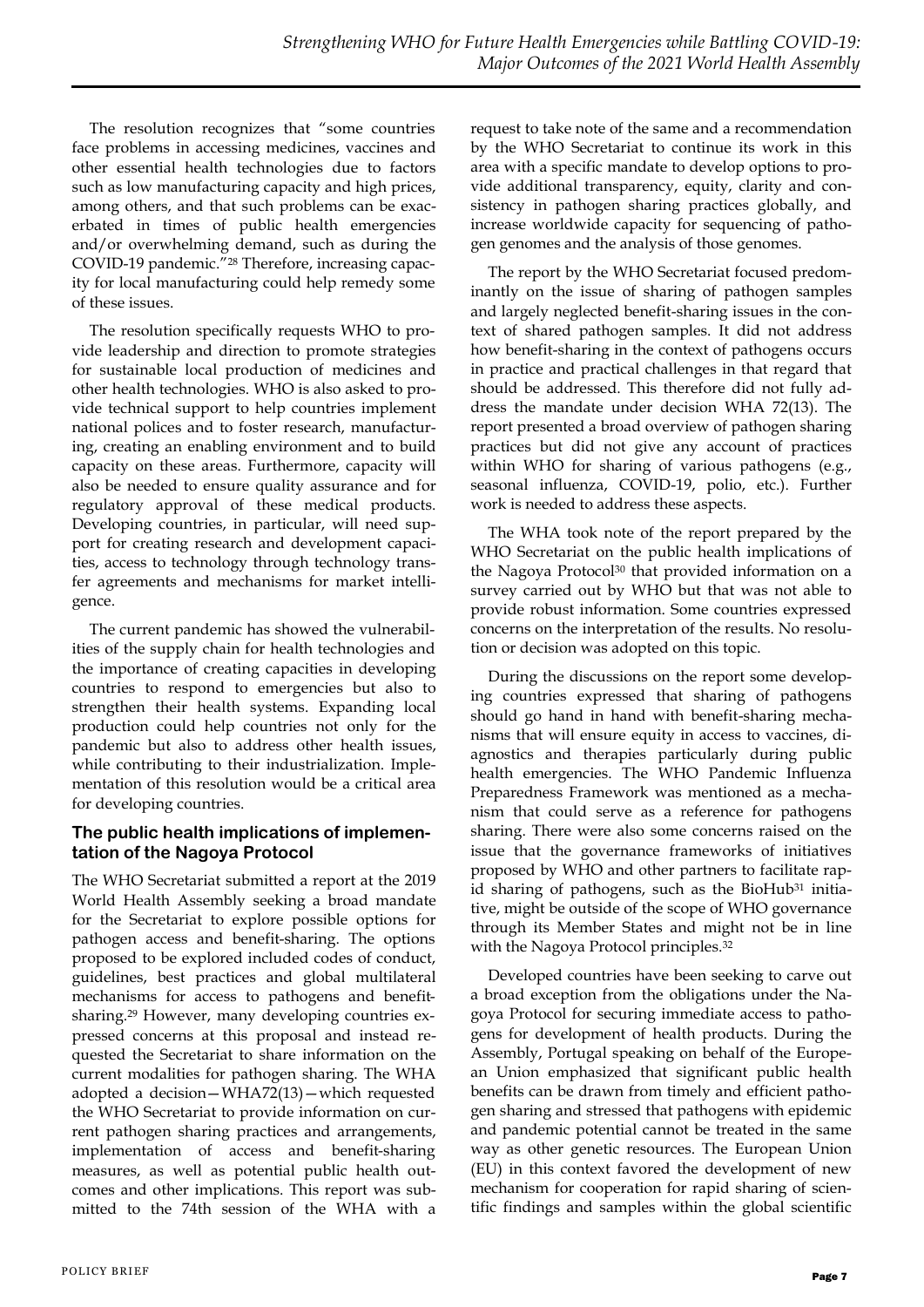community. Significantly, there was no reference in the EU statement to the importance of adherence to the CBD and the Nagoya Protocol in this respect. While the EU noted the importance of benefit sharing in the form of equitable access to the tools developed from such sharing, the EU also stated that "… those tools must first go to places where they are most needed, which is not necessarily the place where the pathogen was first detected and shared from." The US urged the WHO Secretariat to undertake advocacy on the importance of rapid pathogen sharing, including genetic sequence information of pathogens, in relevant bodies of the CBD and the Nagoya Protocol.

Discussions on how to guarantee the rapid sharing of samples while at the same time ensuring equitable access to benefits will continue to be an issue of debate among WHO Member States including in the context of the consideration of a WHO convention or agreement for pandemic preparedness and response.<sup>33</sup>

While the WHA merely took note of the report submitted by the WHO Secretariat, it did not provide specific guidance on future work in the context of the request made by the Secretariat in the report to "develop options to provide additional transparency, equity, clarity and consistency in pathogen sharing practices globally, and increase worldwide capacity for sequencing of pathogen genomes and the analysis of those genomes." In this context, it will be critical to ensure that future work undertaken by the WHO Secretariat addresses how benefitsharing obligations are implemented effectively in practice, in relation to pathogen sharing, and keeping in view the concerns expressed by many developing countries. Such a balanced approach would be necessary in the context of future work such as the development of a background paper and study on options for global access and benefit-sharing of pathogens for which the WHO Secretariat has issued a call for proposals, after the conclusion of the Assembly, as well as the implementation of initiatives or arrangements for sharing of pathogens coordinated by the WHO, such as the Bio Hub initiative.

### **Conclusions**

The 74th WHA was held while many countries were still battling surges of COVID-19 and their devastating effects. Therefore, discussions around the COVID-19 response and strengthening emergency preparedness and response dominated the Assembly but regrettably there was no agreement on any direct actions to ensure equitable distribution of vaccines, even though the causes and limitations of the existing mechanisms were broadly acknowledged. Several other topics were also discussed, and new mandates were provided to the WHO Secretariat on areas of work such as increasing support for local production of medicines, advancing price transparency and capacity to address diabetes and antimicrobial resistance.

A special session of WHA will be held in November 2021 where the potential for a pandemic treaty will be considered. Without prejudice to preparing better for future pandemics, the current critical issues such as ensuring equitable access to vaccines, diagnostics and treatments for COVID-19 are vital elements that need to be addressed now. The outcomes of the 74th WHA however fell short of the expectations of many WHO members that were looking for a more robust and decisive action by the global health agency to address the crisis brought about by the COVID-19 pandemic.

#### **Endnotes:**

<sup>1</sup> See, e.g., Carlos M. Correa, "Vaccination inequalities and the role of the multilateral system", *SouthViews,* 19 July 2021. Available from [https://www.southcentre.int/wp-content/](https://www.southcentre.int/wp-content/uploads/2021/07/SouthViews-Correa.pdf) [uploads/2021/07/SouthViews-Correa.pdf;](https://www.southcentre.int/wp-content/uploads/2021/07/SouthViews-Correa.pdf) Muhammad Zaheer Abbas, *Practical Implications of 'Vaccine Nationalism': A Short-Sighted and Risky Approach in Response to COVID-19*, Research Paper No.124 (Geneva, South Centre, 2020). Available from [https://www.southcentre.int/wp-content/](https://www.southcentre.int/wp-content/uploads/2020/11/RP-124.pdf) [uploads/2020/11/RP-124.pdf.](https://www.southcentre.int/wp-content/uploads/2020/11/RP-124.pdf)

<sup>2</sup> See German Velasquez and Nirmalya Syam, "A New WHO International Treaty on Pandemic Preparedness and Response: Can it Address the Needs of the Global South?", Policy Brief No.93, May 2021, South Centre, Geneva. Available from [https://www.southcentre.int/policy-brief-93-may-](https://www.southcentre.int/policy-brief-93-may-2021/)[2021/.](https://www.southcentre.int/policy-brief-93-may-2021/) 

<sup>3</sup> World Health Assembly document A/74/15, 17 May 2021. Available from

[https://apps.who.int/gb/ebwha/pdf\\_files/WHA74/A74\\_1](https://apps.who.int/gb/ebwha/pdf_files/WHA74/A74_15-en.pdf) [5-en.pdf.](https://apps.who.int/gb/ebwha/pdf_files/WHA74/A74_15-en.pdf) 

<sup>4</sup> World Health Assembly resolution WHA 73.1, 19 May 2020. Available from

[https://apps.who.int/gb/ebwha/pdf\\_files/WHA73/A73\\_R](https://apps.who.int/gb/ebwha/pdf_files/WHA73/A73_R1-en.pdf) [1-en.pdf.](https://apps.who.int/gb/ebwha/pdf_files/WHA73/A73_R1-en.pdf) 

<sup>5</sup> The full report can be accessed here [https://www.who.int/groups/independent-oversight-and](https://www.who.int/groups/independent-oversight-and-advisory-committee)[advisory-committee.](https://www.who.int/groups/independent-oversight-and-advisory-committee)

<sup>6</sup> The full report can be accessed here

[https://apps.who.int/gb/ebwha/pdf\\_files/WHA74/A74\\_9](https://apps.who.int/gb/ebwha/pdf_files/WHA74/A74_9Add1-en.pdf) [Add1-en.pdf.](https://apps.who.int/gb/ebwha/pdf_files/WHA74/A74_9Add1-en.pdf)

<sup>7</sup> The full report can be accessed here

[https://theindependentpanel.org/wp-](https://theindependentpanel.org/wp-content/uploads/2021/05/COVID-19-Make-it-the-Last-Pandemic_final.pdf)

[content/uploads/2021/05/COVID-19-Make-it-the-Last-](https://theindependentpanel.org/wp-content/uploads/2021/05/COVID-19-Make-it-the-Last-Pandemic_final.pdf)[Pandemic\\_final.pdf.](https://theindependentpanel.org/wp-content/uploads/2021/05/COVID-19-Make-it-the-Last-Pandemic_final.pdf)

<sup>8</sup> The International Health Regulations is an "overarching legal framework that defines countries' rights and obligations in handling public health events and emergencies that have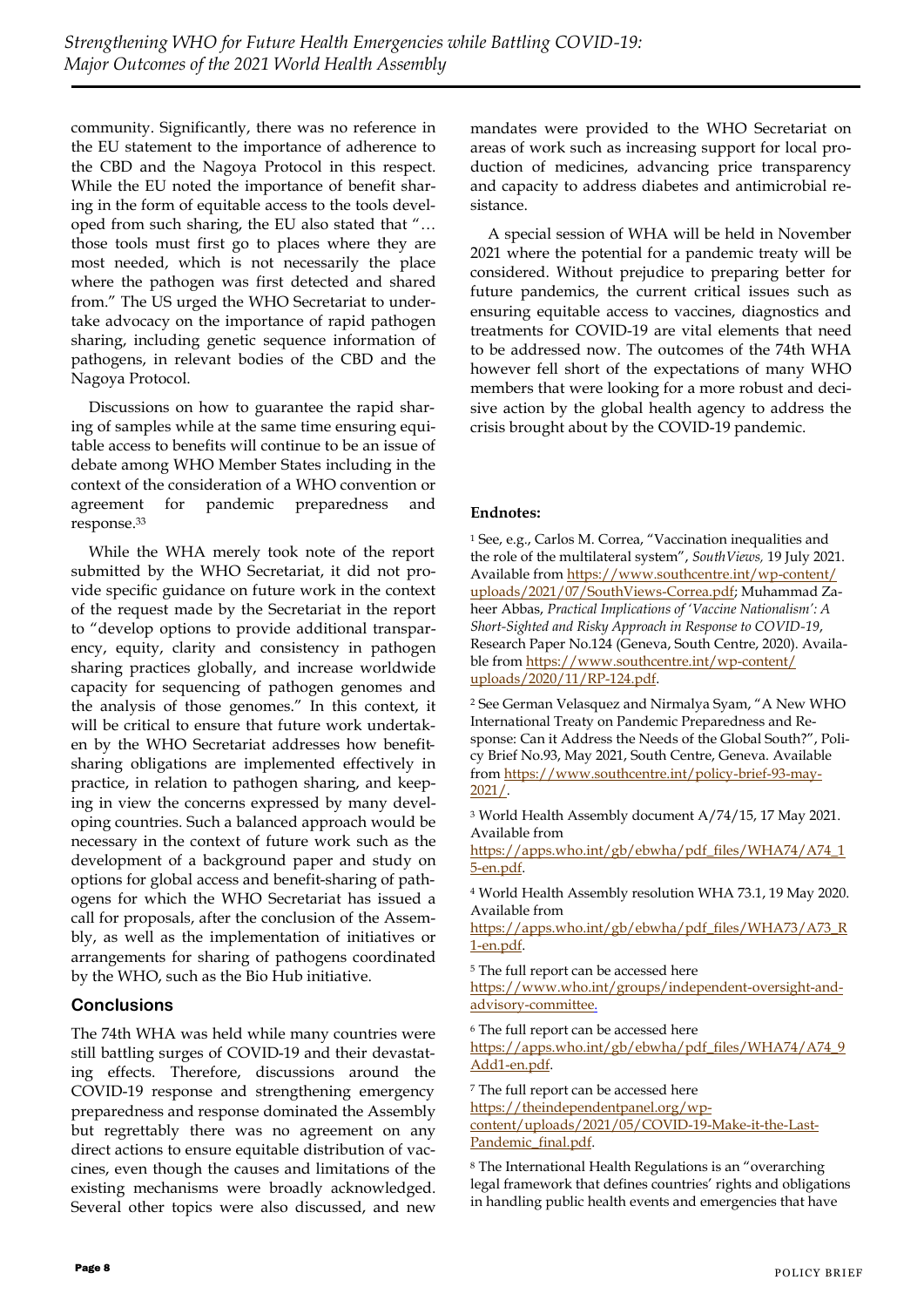the potential to cross borders." The full definition of the IHR can be found here [https://www.who.int/health](https://www.who.int/health-topics/international-health-regulations#tab=tab_1)[topics/international-health-regulations#tab=tab\\_1.](https://www.who.int/health-topics/international-health-regulations#tab=tab_1)

<sup>9</sup> See The Independent Panel for Pandemic Preparedness and Response, The Co-Chairs' presentation to the 74th World Health Assembly, 25 May 2021. Available from [https://theindependentpanel.org/the-co-chairs](https://theindependentpanel.org/the-co-chairs-presentation-to-the-74th-world-health-assembly-25-may-2021/)[presentation-to-the-74th-world-health-assembly-25-may-](https://theindependentpanel.org/the-co-chairs-presentation-to-the-74th-world-health-assembly-25-may-2021/)[2021/.](https://theindependentpanel.org/the-co-chairs-presentation-to-the-74th-world-health-assembly-25-may-2021/)

<sup>10</sup> The final text of the resolution can be accessed here [https://apps.who.int/gb/ebwha/pdf\\_files/WHA74/A74](https://apps.who.int/gb/ebwha/pdf_files/WHA74/A74_R7-en.pdf) [\\_R7-en.pdf.](https://apps.who.int/gb/ebwha/pdf_files/WHA74/A74_R7-en.pdf)  $\frac{1}{11}$ 

[https://apps.who.int/gb/ebwha/pdf\\_files/WHA74/A74](https://apps.who.int/gb/ebwha/pdf_files/WHA74/A74_R7-en.pdf) [\\_R7-en.pdf.](https://apps.who.int/gb/ebwha/pdf_files/WHA74/A74_R7-en.pdf)

<sup>12</sup> One Health is defined by WHO as: "an approach to designing and implementing programmes, policies, legislation and research in which multiple sectors communicate and work together to achieve better public health outcomes. The areas of work in which a One Health approach is particularly relevant include food safety, the control of zoonoses (diseases that can spread between animals and humans, such as flu, rabies and Rift Valley Fever), and combatting antibiotic resistance" See

[https://www.who.int/news-room/q-a-detail/one](https://www.who.int/news-room/q-a-detail/one-health)[health..](https://www.who.int/news-room/q-a-detail/one-health)

<sup>13</sup> See below the section on financing of WHO for more detail information on the Working Group on Sustainable Finance.

<sup>14</sup> The TRIPS waiver refers to a proposal, advanced by the governments of South Africa and India, to the World Trade Organization to waive intellectual property rights protection for technologies needed to prevent, contain, or treat COVID-19. More information on what the TRIPS waiver is can be found here

[https://www.jhsph.edu/covid-19/articles/wto-trips](https://www.jhsph.edu/covid-19/articles/wto-trips-waiver-for-covid-19-vaccines.html)[waiver-for-covid-19-vaccines.html.](https://www.jhsph.edu/covid-19/articles/wto-trips-waiver-for-covid-19-vaccines.html)

<sup>15</sup> Info on donation pledges for COVAX can be found here [https://www.gavi.org/sites/default/files/covid/covax/](https://www.gavi.org/sites/default/files/covid/covax/COVAX-Dose-Donation-Table.pdf) [COVAX-Dose-Donation-Table.pdf.](https://www.gavi.org/sites/default/files/covid/covax/COVAX-Dose-Donation-Table.pdf)

<sup>16</sup> In April 2020 the ACT-Accelerator was launched by the WHO and partners. It is a partnership that aims to "accelerate development, production, and equitable access to COVID-19 tests, treatments, and vaccines." Please see [https://www.who.int/initiatives/act-accelerator/about.](https://www.who.int/initiatives/act-accelerator/about) ACT-Accelerator is a partnership that includes the participation of some governments, scientists, businesses, civil society, and philanthropists and global health organizations. It is not a member state driven initiative.

<sup>17</sup> See information on the press conference here [https://www.consilium.europa.eu/en/press/press](https://www.consilium.europa.eu/en/press/press-releases/2021/03/30/remarks-by-president-charles-michel-during-a-joint-press-conference-with-who-director-general-tedros-adhanom-ghebreyesus/)[releases/2021/03/30/remarks-by-president-charles](https://www.consilium.europa.eu/en/press/press-releases/2021/03/30/remarks-by-president-charles-michel-during-a-joint-press-conference-with-who-director-general-tedros-adhanom-ghebreyesus/)[michel-during-a-joint-press-conference-with-who](https://www.consilium.europa.eu/en/press/press-releases/2021/03/30/remarks-by-president-charles-michel-during-a-joint-press-conference-with-who-director-general-tedros-adhanom-ghebreyesus/)[director-general-tedros-adhanom-ghebreyesus/.](https://www.consilium.europa.eu/en/press/press-releases/2021/03/30/remarks-by-president-charles-michel-during-a-joint-press-conference-with-who-director-general-tedros-adhanom-ghebreyesus/)

<sup>18</sup> Information on the 24 heads of state call can be found here

[https://www.theguardian.com/world/2021/mar/30/glo](https://www.theguardian.com/world/2021/mar/30/global-treaty-needed-to-protect-states-from-pandemics-say-world-leaders) [bal-treaty-needed-to-protect-states-from-pandemics-say](https://www.theguardian.com/world/2021/mar/30/global-treaty-needed-to-protect-states-from-pandemics-say-world-leaders)[world-leaders.](https://www.theguardian.com/world/2021/mar/30/global-treaty-needed-to-protect-states-from-pandemics-say-world-leaders)

<sup>19</sup> See Geneva Health Files covered on the negotiations on the decision text

[https://genevahealthfiles.substack.com/p/spanner-in-the](https://genevahealthfiles.substack.com/p/spanner-in-the-works-for-a-pandemic)[works-for-a-pandemic.](https://genevahealthfiles.substack.com/p/spanner-in-the-works-for-a-pandemic)

#### $20$

[https://apps.who.int/gb/ebwha/pdf\\_files/WHA74/A74\\_A](https://apps.who.int/gb/ebwha/pdf_files/WHA74/A74_ACONF7-en.pdf) [CONF7-en.pdf.](https://apps.who.int/gb/ebwha/pdf_files/WHA74/A74_ACONF7-en.pdf)

<sup>21</sup> Please see G. Velásquez and N. Syam publication A New WHO International Treaty on Pandemic Preparedness and Response: Can It Address the Needs of the Global South? https://www.southcentre.int/policy-brief-93-may-2021/.

22 See [https://www.nature.com/articles/d41586-021-01460-](https://www.nature.com/articles/d41586-021-01460-7?utm_source=Nature+Briefing&utm_campaign=f6bf0abbed-briefing-dy-20210602&utm_medium=email&utm_term=0_c9dfd39373-f6bf0abbed-45674014) [7?utm\\_source=Nature+Briefing&utm\\_campaign=f6bf0abbed](https://www.nature.com/articles/d41586-021-01460-7?utm_source=Nature+Briefing&utm_campaign=f6bf0abbed-briefing-dy-20210602&utm_medium=email&utm_term=0_c9dfd39373-f6bf0abbed-45674014) [-briefing-dy-](https://www.nature.com/articles/d41586-021-01460-7?utm_source=Nature+Briefing&utm_campaign=f6bf0abbed-briefing-dy-20210602&utm_medium=email&utm_term=0_c9dfd39373-f6bf0abbed-45674014)

[20210602&utm\\_medium=email&utm\\_term=0\\_c9dfd39373](https://www.nature.com/articles/d41586-021-01460-7?utm_source=Nature+Briefing&utm_campaign=f6bf0abbed-briefing-dy-20210602&utm_medium=email&utm_term=0_c9dfd39373-f6bf0abbed-45674014) [f6bf0abbed-45674014.](https://www.nature.com/articles/d41586-021-01460-7?utm_source=Nature+Briefing&utm_campaign=f6bf0abbed-briefing-dy-20210602&utm_medium=email&utm_term=0_c9dfd39373-f6bf0abbed-45674014)

<sup>23</sup> Information on the Multi-Partner Trust Fund can be found here [http://mptf.undp.org/factsheet/fund/AMR00.](http://mptf.undp.org/factsheet/fund/AMR00)

<sup>24</sup> Full text of the resolution can be access here [https://apps.who.int/gb/ebwha/pdf\\_files/WHA74/A74\\_A](https://apps.who.int/gb/ebwha/pdf_files/WHA74/A74_ACONF5-en.pdf) [CONF5-en.pdf.](https://apps.who.int/gb/ebwha/pdf_files/WHA74/A74_ACONF5-en.pdf)

<sup>25</sup> See Warren Kaplan and Reed Beall, "Insulin Patent Profile", Health Action International, Amsterdam, April 2016. Available from [https://haiweb.org/wp](https://haiweb.org/wp-content/uploads/2016/04/ACCISS-PatentReport-FINAL.pdf)[content/uploads/2016/04/ACCISS-PatentReport-](https://haiweb.org/wp-content/uploads/2016/04/ACCISS-PatentReport-FINAL.pdf)[FINAL.pdf.](https://haiweb.org/wp-content/uploads/2016/04/ACCISS-PatentReport-FINAL.pdf) 

<sup>26</sup> Information on the mandate and the report of the first meeting of the Working Group can be found here [https://apps.who.int/gb/wgsf/pdf\\_files/wgsf1/WGSF1\\_5](https://apps.who.int/gb/wgsf/pdf_files/wgsf1/WGSF1_5-en.pdf) [en.pdf.](https://apps.who.int/gb/wgsf/pdf_files/wgsf1/WGSF1_5-en.pdf)

<sup>27</sup> See German Velasquez, *Medicines and Intellectual Property: 10 Years of the WHO Global Strategy*, Research Paper No.100 (Geneva, South Centre, 2019). Available from

[https://www.southcentre.int/wp-](https://www.southcentre.int/wp-content/uploads/2019/12/RP100_Medicines-and-Intellectual-Property-10-Years-of-the-WHO-Global-Strategy-_EN.pdf)

[2020/.](https://www.southcentre.int/policy-brief-86-november-2020/)

[content/uploads/2019/12/RP100\\_Medicines-and-](https://www.southcentre.int/wp-content/uploads/2019/12/RP100_Medicines-and-Intellectual-Property-10-Years-of-the-WHO-Global-Strategy-_EN.pdf)[Intellectual-Property-10-Years-of-the-WHO-Global-Strategy-](https://www.southcentre.int/wp-content/uploads/2019/12/RP100_Medicines-and-Intellectual-Property-10-Years-of-the-WHO-Global-Strategy-_EN.pdf) [\\_EN.pdf.](https://www.southcentre.int/wp-content/uploads/2019/12/RP100_Medicines-and-Intellectual-Property-10-Years-of-the-WHO-Global-Strategy-_EN.pdf)

<sup>28</sup> Full text of the resolution can be found here [https://apps.who.int/gb/ebwha/pdf\\_files/WHA74/A74\\_R](https://apps.who.int/gb/ebwha/pdf_files/WHA74/A74_R6-en.pdf) [6-en.pdf.](https://apps.who.int/gb/ebwha/pdf_files/WHA74/A74_R6-en.pdf)

<sup>29</sup> Viruses are microorganisms that form part of the biological or genetic resources that exist in nature. Under international law States have sovereign rights over genetic resources that originate or exist in their territories. This right is explicitly recognized under the UN Convention on Biological Diversity (CBD). The CBD makes access to genetic resources subject to the prior informed consent of the country providing the genetic resource and on mutually agreed terms, in order to ensure fair and equitable sharing of the benefits arising from the utilization of the genetic resource. This principle of the CBD has been elaborated and given effect through an international legal framework established by the Nagoya Protocol on Access to Genetic Resources and the Fair and Equitable Sharing of Benefits Arising from their Utilization. For more information on the Nagoya Protocol please see [https://www.southcentre.int/policy-brief-86-november-](https://www.southcentre.int/policy-brief-86-november-2020/)